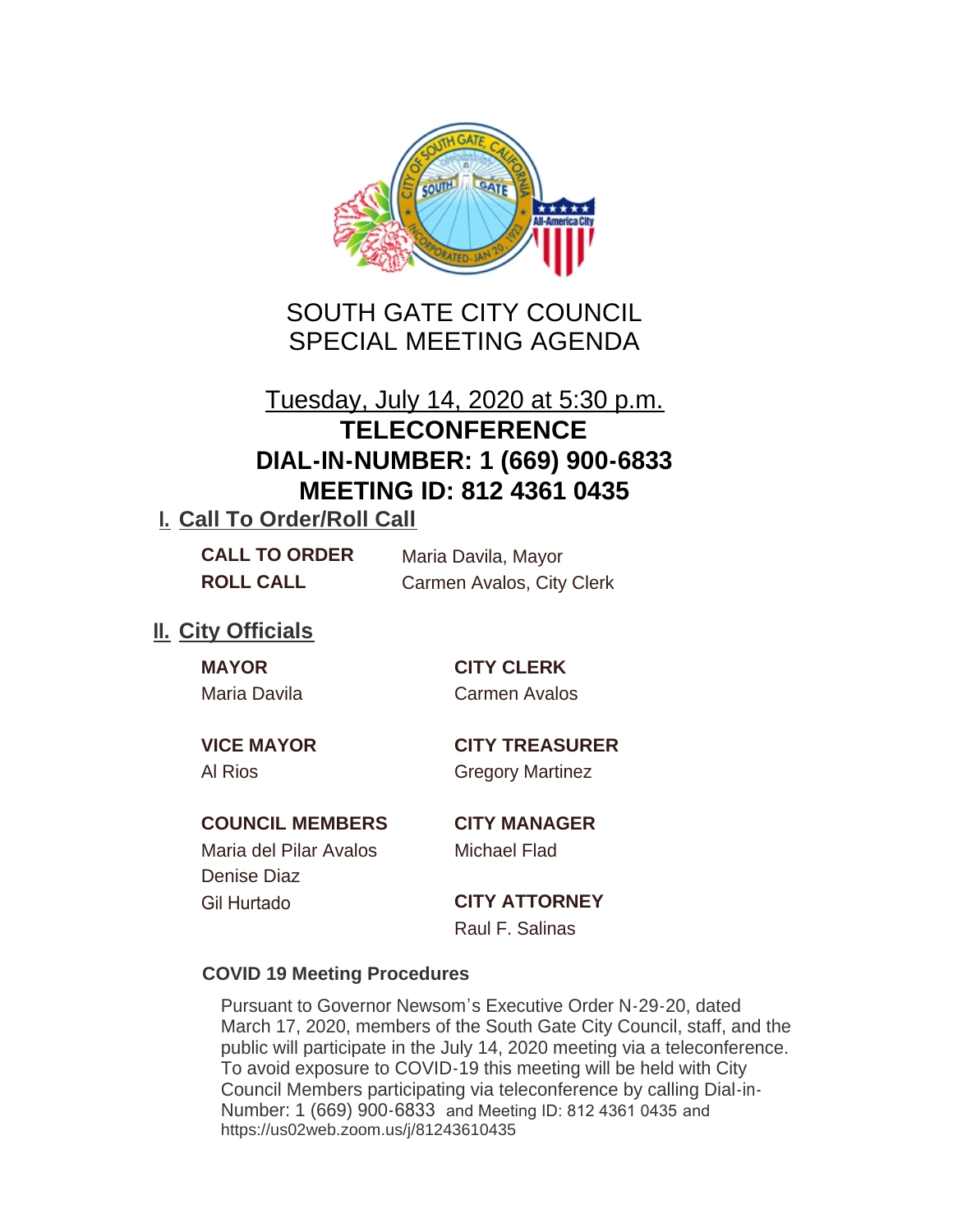Additionally, you may submit your comments electronically by emailing the City Clerk at cavalos@sogate.org.

#### **Procedure for Participation:**

Any person wanting to participate may request to "speak" on an agenda item. Once acknowledged and authorized by the Mayor the person may speak. Alternatively, any person may submit comments on an item electronically by emailing cavalos@sogate.org. Submissions by email must be received 30 minutes prior to the posted start time of the meeting if emailing subject.

Subject line should read: **COMMENTS FOR ITEM \_\_\_\_\_, MEETING OF July 14, 2020**.

Please note, you will enter the meeting muted, but if you want to comment on an Agenda Item or during the public comment portion of the Agenda, raise your hand or press \*9 at the appropriate time indicated by the Mayor. When you are selected to speak, you will hear that you are unmuted, this is the time to make your public comments. Your patience with these changes is appreciated as the City adjusts to new ways of conducting business during the COVID-19 pandemic. Thank you.

**Accessibility:** Reasonable accommodations for individuals with disabilities will be handled on a case-by-case basis and in accordance with the Americans with Disabilities Act and Governor Newsom's Executive Order N-29-20. Please call the Office of the City Clerk at 323.563.9510.

### **Meeting Compensation Disclosure III.**

Pursuant to Government Code Section 54952.3: Disclosure of compensation for meeting attendance by City Council Members is \$650 monthly regardless of the amount of meetings.

## **Closed Session: (ATTY) IV.**

### **1. CONFERENCE WITH LEGAL COUNSEL – PENDING LITIGATION**

Pursuant to Government Code Section 54956.9(a), 54954.9(b)(3)(C)

a. Griffith Company v. City of South Gate

Documents:

#### SPECIAL MEETING REPORT 07142020.PDF

#### **2. CONFERENCE WITH LEGAL COUNSEL – ANTICIPATED LITIGATION**

Pursuant to Government Code Section 54956.9(c)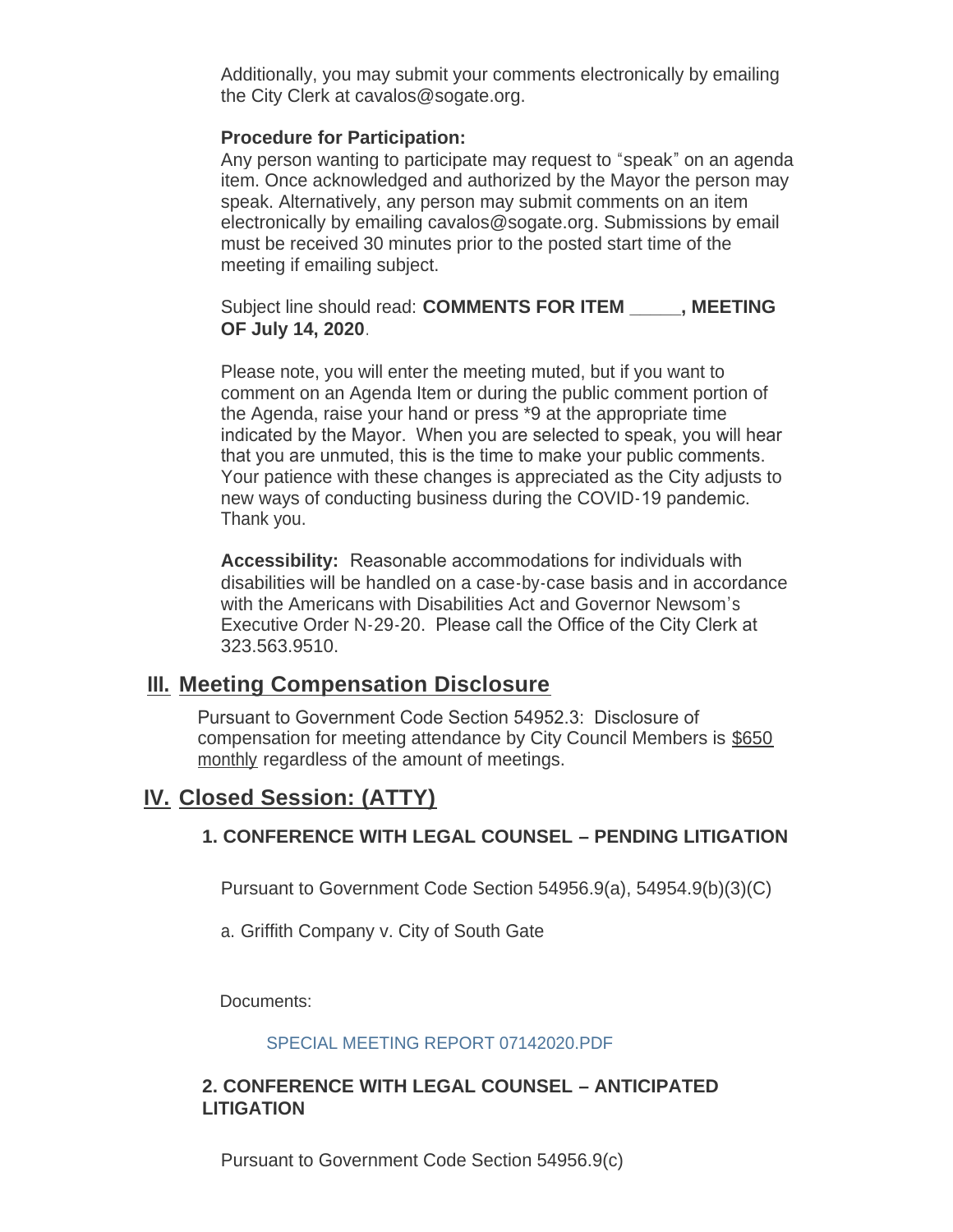Two (2) - Potential Cases

#### **3. CONFERENCE WITH LEGAL COUNSEL – REAL PROPERTY NEGOTIATIONS**

Pursuant to Government Code Section 54956.8

Pursuant to Government Code Section 54956.9(c)

a. Property APN: 6323-004-907

 Property Address: 5821 Long Beach Boulevard, South Gate, CA 90280

 City Negotiator: Michael Flad, City Manager Negotiating with: Jerry Dicker Under Negotiation: Terms of Sale

## **Adjournment V.**

I, Carmen Avalos, City Clerk, certify that a true and correct copy of the foregoing Meeting Agenda was posted July 9, 2020 at 2:33 p.m. as required by law.

Carmen Avalos, CMC City Clerk

Materials related to an item on this Agenda submitted to the City Council after distribution of the agenda packet are available for public inspection in the City Clerk's Office

> 8650 California Avenue, South Gate, California 90280 (323) 563-9510 \* fax (323) 563-5411 \* [www.cityofsouthgate.org](http://www.cityofsouthgate.org/)

In compliance with the American with Disabilities Act, if you need special assistance to participate in the City Council Meetings, please contact the Office of the City Clerk.

Notification 48 hours prior to the City Council Meeting will enable the City to make reasonable arrangements to assure accessibility.